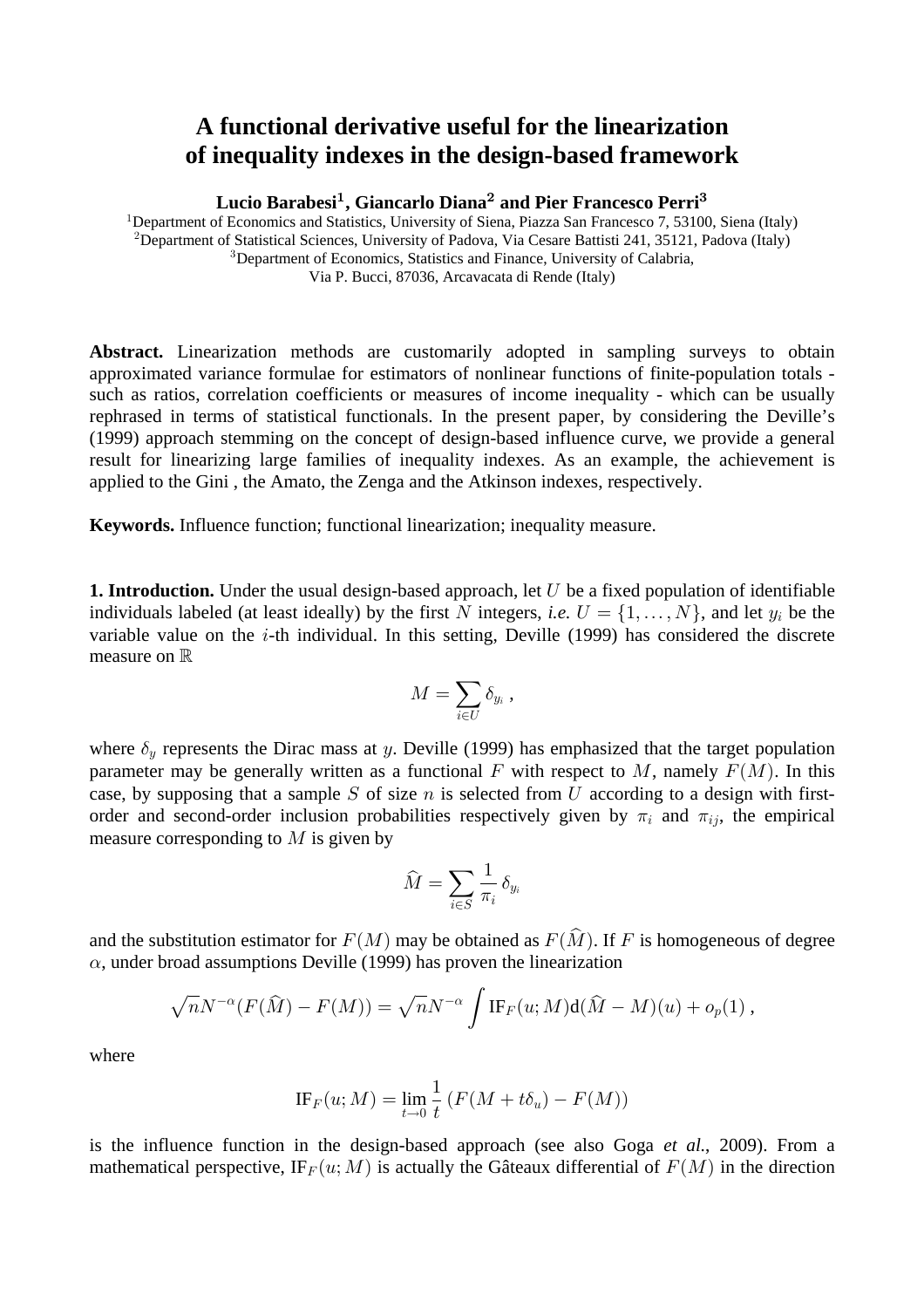of the Dirac mass at u. Hence, the role of  $IF_F(u; M)$  is central, expecially with the aim of variance estimation for the empirical functional  $F(\widehat{M})$  (Deville, 1999).

In this setting, let us consider the functional which may be expressed as

$$
F(M) = \int \psi_y(L_y(M)) dM(y), \qquad (1)
$$

where  $L_y(M) = (L_{1,y}(M), \ldots, L_{k,y}(M))^T$  is a vector of functionals (eventually) indexed by y and  $\psi_y : \mathbb{R}^k \mapsto \mathbb{R}$  is a function family assumed to be differentiable and regularly indexed by y. The inequality measures commonly considered in practice are members of the functional family  $F$ , or may be expressed at most as  $\varphi(F(M)) = (\varphi \circ F)(M)$  where  $\varphi : \mathbb{R} \mapsto \mathbb{R}$  is a smooth function - in the next Section some illustrative examples are provided.

In order to obtain the linearization of the functional  $F$  defined in expression (1), the following results are useful. Lemma 1 is introduced for the sake of completeness, since its proof (and the connected assumptions) are not usually reported in statistical literature in its precise version. For more details on Gâteaux and Fréchet differentiability, see e.g. Behmardi and Nayeri (2008) and the references therein.

**Lemma 1.** If  $L(M) = (L_1(M), \ldots, L_k(M))^T$  is a vector of functionals and  $\phi : \mathbb{R}^k \mapsto \mathbb{R}$  is a *differentiable function, let us consider the functional*  $\phi(L(M)) = (\phi \circ L)(M)$ . By assuming that  $L_i$  is Fréchet differentiable for each *j*, the influence function of  $(\phi \circ L)$  is given by

$$
\text{IF}_{\phi \circ L}(u; M) = \nabla \phi(L(M))^{\text{T}} \text{IF}_L(u; M) ,
$$

where  $\text{IF}_L(u;M) = (\text{IF}_{L_1}(u;M), \ldots, \text{IF}_{L_k}(u;M))^{\text{T}}$ . **Proof.** By Peano's form of Taylor's formula it holds

$$
\phi(L(M+t\delta_u)) = \phi(L(M)) + \nabla\phi(L(M))^{\mathrm{T}}(L(M+t\delta_u) - L(M)) + o(||L(M+t\delta_u) - L(M)||)
$$

and, since  $o(||L(M + t\delta_u) - L(M)||) = o(t)$ , by definition it follows that

$$
\begin{split} \text{IF}_{\phi \circ L}(u; M) &= \lim_{t \to 0} \frac{1}{t} \left( \phi(L(M + t\delta_u)) - \phi(L(M)) \right) \\ &= \lim_{t \to 0} \frac{1}{t} \left( \nabla \phi(L(M))^{\text{T}} (L(M + t\delta_u) - L(M)) + o(t) \right) \\ &= \nabla \phi(L(M))^{\text{T}} \lim_{t \to 0} \frac{1}{t} \left( L(M + t\delta_u) - L(M) \right) = \nabla \phi(L(M))^{\text{T}} \text{IF}_L(u; M) \end{split}
$$

since L is assumed to be Fréchet differentiable.  $\Box$ 

**Proposition 1.** Let F be the functional defined in (1). If  $L_{i,y}$  is Fréchet differentiable for each j, *the influence function of*  $F$  *is given by* 

$$
\mathrm{IF}_F(u;M)=\psi_u(L_u(M))+\int \nabla \psi_y(L_y(M))^{\mathrm{T}} \mathrm{IF}_{L_y}(u;M)\,dM(y),
$$

*where*  $IF_{L_n}(u; M) = (IF_{L_{1,n}}(u; M), \ldots, IF_{L_{k,n}}(u; M))$ <sup>T</sup>. **Proof.** By definition it holds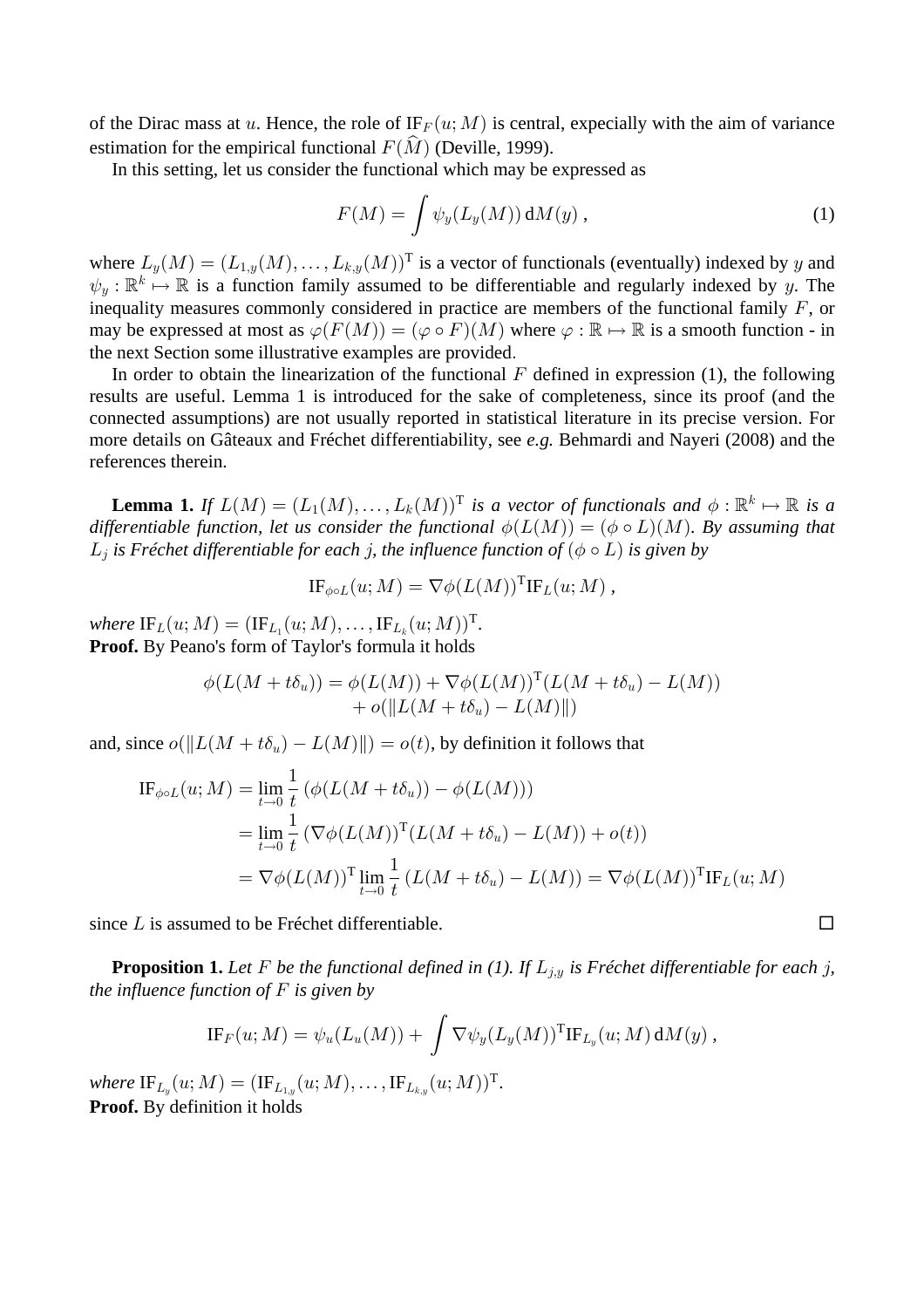$$
\begin{split} \text{IF}_{F}(u;M) &= \lim_{t \to 0} \frac{1}{t} \left( F(M + t\delta_{u}) - F(M) \right) \\ &= \lim_{t \to 0} \frac{1}{t} \left( \int \psi_{y}(L_{y}(M + t\delta_{u})) \, \mathrm{d}(M + t\delta_{u})(y) - \int \psi_{y}(L_{y}(M)) \, \mathrm{d}(M_{y}) \right) \\ &= \lim_{t \to 0} \frac{1}{t} \int \left( \psi_{y}(L_{y}(M + t\delta_{u})) - \psi_{y}(L_{y}(M)) \right) \mathrm{d}(M_{y}) + \lim_{t \to 0} \psi_{u}(L_{u}(M + t\delta_{u})) \, . \end{split}
$$

For a fixed  $u$ , we have

$$
\lim_{t\to 0}\psi_u(L_u(M+t\delta_u))=\psi_u(L_u(M)),
$$

and, since  $\psi_y$  is continuously indexed by y, it reads

$$
\text{IF}_F(u; M) = \int \lim_{t \to 0} \frac{1}{t} \left( \psi_y(L_y(M + t\delta_u)) - \psi_y(L_y(M)) \right) dM(y) + \psi_u(L_u(M))
$$
  
= 
$$
\int \nabla \psi_y(L_y(M))^{\text{T}} \text{IF}_{L_y}(u; M) dM(y) + \psi_u(L_u(M)),
$$

on the basis of the differentiability of  $\psi_y$  and Lemma 1.  $\Box$ 

Hence, Proposition 1 provides a simple rule for obtaining the influence function corresponding to the functional (1). Finally, it should be remarked that, by means of Lemma 1, the influence function of  $(\varphi \circ F)$  also follows, *i.e.* 

$$
\text{IF}_{\varphi \circ F}(u; M) = \varphi'(F) \text{IF}_F(u; M) ,
$$

by assuming that  $\varphi$  be differentiable.

**2. Application to some inequality indexes.** We show the usefulness of Proposition 1 for the linearization of some inequality measures commonly adopted in practice (for a general treatment of inequality indexes, see the classical monograph by Cowell, 2011). As a first example, the celebrated concentration index is considered. In this setting, Langel and Tillé  $(2012a)$  have provided the expression of the influence function by developing an *ad hoc* differential rule. The same result may be simply achieved by using Proposition 1. Indeed, the finite-population version of the concentration index (see  $e.g.$  Berger, 2008) may be expressed as the functional

$$
G(M) = \int \frac{2yH_y(M)}{N(M)T(M)} dM(y) - 1,
$$

where

$$
N(M) = \int \mathrm{d}M(x)
$$

is actually the population size  $N$  rephrased as a functional and

$$
T(M) = \int x \, dM(x)
$$

is the population total. In addition, by assuming that  $I_B$  is the usual indicator function of a set  $B$ ,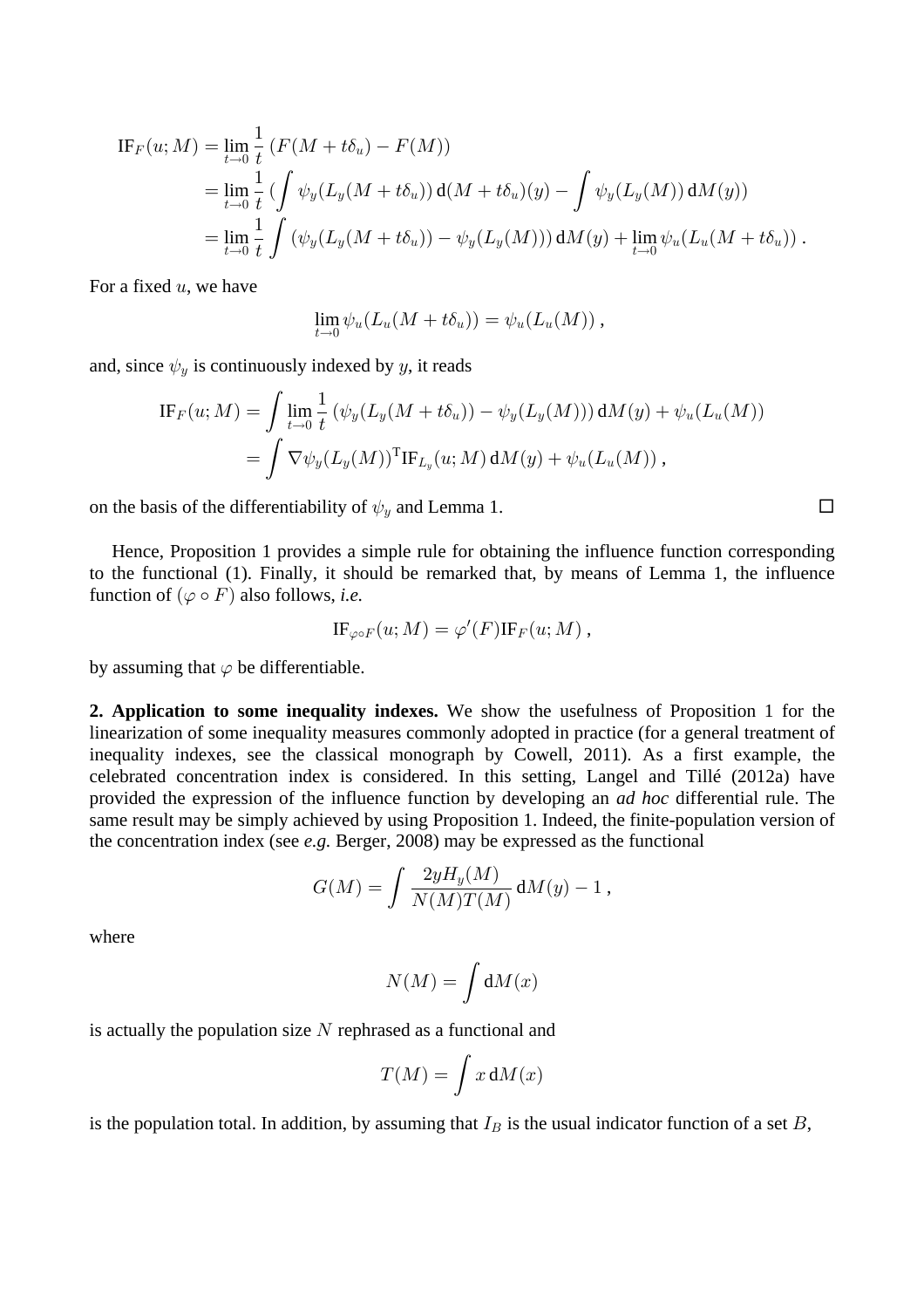$$
H_y(M) = \int I_{[x,\infty[}(y) dM(x))
$$

actually represents the number of individuals whose variable value is less than or equal to a given  $\gamma$ . In the following, we also assume that

$$
K_y(M)=\int x I_{[y,\infty[}(x)\,{\rm d} M(x)\,,
$$

which obviously turns out to be the total of the variable values greater than or equal to a given  $y$ . Hence, in this case we have  $L_v(M) = (H_u(M), N(M), T(M))^T$ , while

$$
\psi_y(L_y(M)) = \frac{2yH_y(M)}{N(M)T(M)}
$$

and  $\varphi(F) = F - 1$ . Thus, with a slight abuse in notation, *i.e.* by suppressing the argument of the functionals for the sake of simplicity, it holds that

$$
\nabla \psi_y(L_y(M)) = \frac{2y}{NT} \left( 1, -\frac{H_y}{N}, -\frac{H_y}{T} \right)^T
$$

and IF<sub>L<sub>v</sub></sub> $(u; M) = (I_{[u,\infty)}(y), 1, u)^T$ . Hence, by applying Proposition 1, after some algebra it follows that

$$
\text{IF}_G(u; M) = \frac{2}{NT} \left( uH_u + K_u \right) - (G+1) \left( \frac{1}{N} + \frac{u}{T} \right),
$$

which coincides with the expression given by Langel and Tillé (2012a).

As a second example, we consider the Amato index, which has recently received renewed interest for its properties (Arnold, 2012). The influence function for the Amato index is not available in literature. To this aim, on the basis of the continuous-population expression of the Amato index (Arnold, 2012), the finite-population counterpart of this inequality measure may be given as the functional

$$
A(M) = \int \sqrt{\frac{1}{N(M)^2} + \frac{y^2}{T(M)^2}} \, dM(y) \, .
$$

Hence, in this case  $L_y(M) = (N(M), T(M))^T$ , while

$$
\psi_y(L_y(M)) = \sqrt{\frac{1}{N(M)^2} + \frac{y^2}{T(M)^2}}
$$

and, trivially,  $\varphi(F) = F$ . By adopting the same notational simplification as above and by assuming that  $\mu = T/N$  is the population mean, it holds that

$$
\nabla \psi_y(L_y(M)) = \frac{T}{\sqrt{\mu^2 + y^2}} \left( -\frac{1}{N^3}, -\frac{y^2}{T^3} \right)^T
$$

and  $IF_{L_y}(u; M) = (1, u)<sup>T</sup>$ . Hence, by applying Proposition 1, it turns out that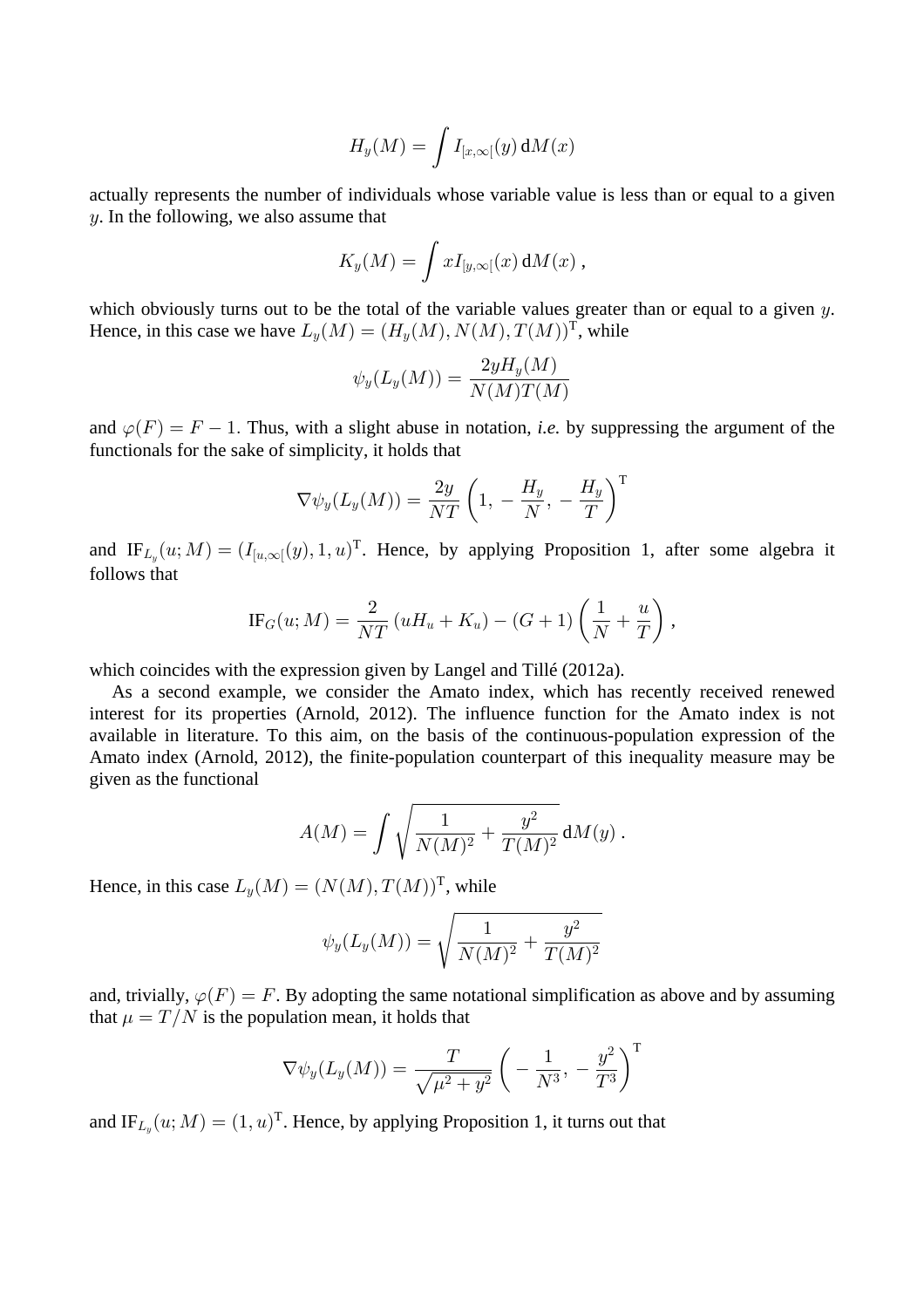$$
IF_A(u; M) = \frac{1}{T} \sqrt{\mu^2 + u^2} - \frac{\mu}{N^2} \int \frac{1}{\sqrt{\mu^2 + y^2}} dM(y) - \frac{u}{T^2} \int \frac{y^2}{\sqrt{\mu^2 + y^2}} dM(y)
$$

As a third example, we consider an inequality measure recently proposed by Zenga (2007) - the so-called Zenga new index - which has received considerable attention (see  $e.g.$  Langel and Tillé, 2012b). Langel and Tillé (2012b) have introduced the finite-population version of the Zenga new index based on smoothed quantiles and have provided the linearization of the corresponding functional. However, by considering the continuous-population expression as proposed by Zenga (2007, expression (5.6) in his paper), the "natural" finite-population counterpart of the Zenga new index may be given as the functional

$$
Z(M) = 1 - \int \frac{(N(M) - H_y(M))(T(M) - K_y(M))}{N(M)H_y(M)K_y(M)} dM(y) .
$$

Hence, in this case  $L_v(M) = (H_v(M), K_v(M), N(M), T(M))^T$ , while

$$
\psi_y(L_y(M)) = \frac{(N(M) - H_y(M))(T(M) - K_y(M))}{N(M)H_y(M)K_y(M)}
$$

and  $\varphi(F) = 1 - F$ . By adopting in turn the same notational simplification for the argument of the functionals, it holds that

$$
\nabla \psi_y(L_y(M)) = \left( -\frac{T - K_y}{H_y^2 K_y}, -\frac{\mu(N - H_y)}{H_y K_y^2}, \frac{T - K_y}{N^2 K_y}, \frac{N - H_y}{NH_y K_y} \right)^T
$$

and IF<sub>L<sub>u</sub></sub> $(u; M) = (I_{[u,\infty[}(y), uI_{[u,\infty[}(y), 1, u)]^T)$ , from which it follows that

IF<sub>Z</sub>(u; M) = 
$$
- \frac{(N - H_u)(T - K_u)}{NH_u K_u} + \int \frac{I_{[u, \infty]}(y)(T - K_y)}{H_y^2 K_y} dM(y) + \mu u \int \frac{I_{[u, \infty]}(y)(N - H_y)}{H_y K_y^2} dM(y) - \frac{1}{N^2} \int \frac{T - K_y}{K_y} dM(y) - \frac{u}{N} \int \frac{N - H_y}{H_y K_y} dM(y).
$$

For the final example, the Atkinson index is assumed. The finite-population counterpart of this inequality measure may be expressed as the functional

$$
A_{\epsilon}(M) = 1 - \left( \int \frac{y^{1-\epsilon}}{N(M)^{\epsilon} T(M)^{1-\epsilon}} \, \mathrm{d}M(y) \right)^{1/(1-\epsilon)}
$$

where  $\epsilon \in [0,1]$ . Hence, in this case  $L_y(M) = (N(M), T(M))^t$ , while

$$
\psi_y(L_y(M)) = \frac{y^{1-\epsilon}}{N(M)^{\epsilon}T(M)^{1-\epsilon}}
$$

and  $\varphi(F) = 1 - F^{1/(1-\epsilon)}$ . Hence, with the usual notational simplification for the argument of the functionals, it holds that